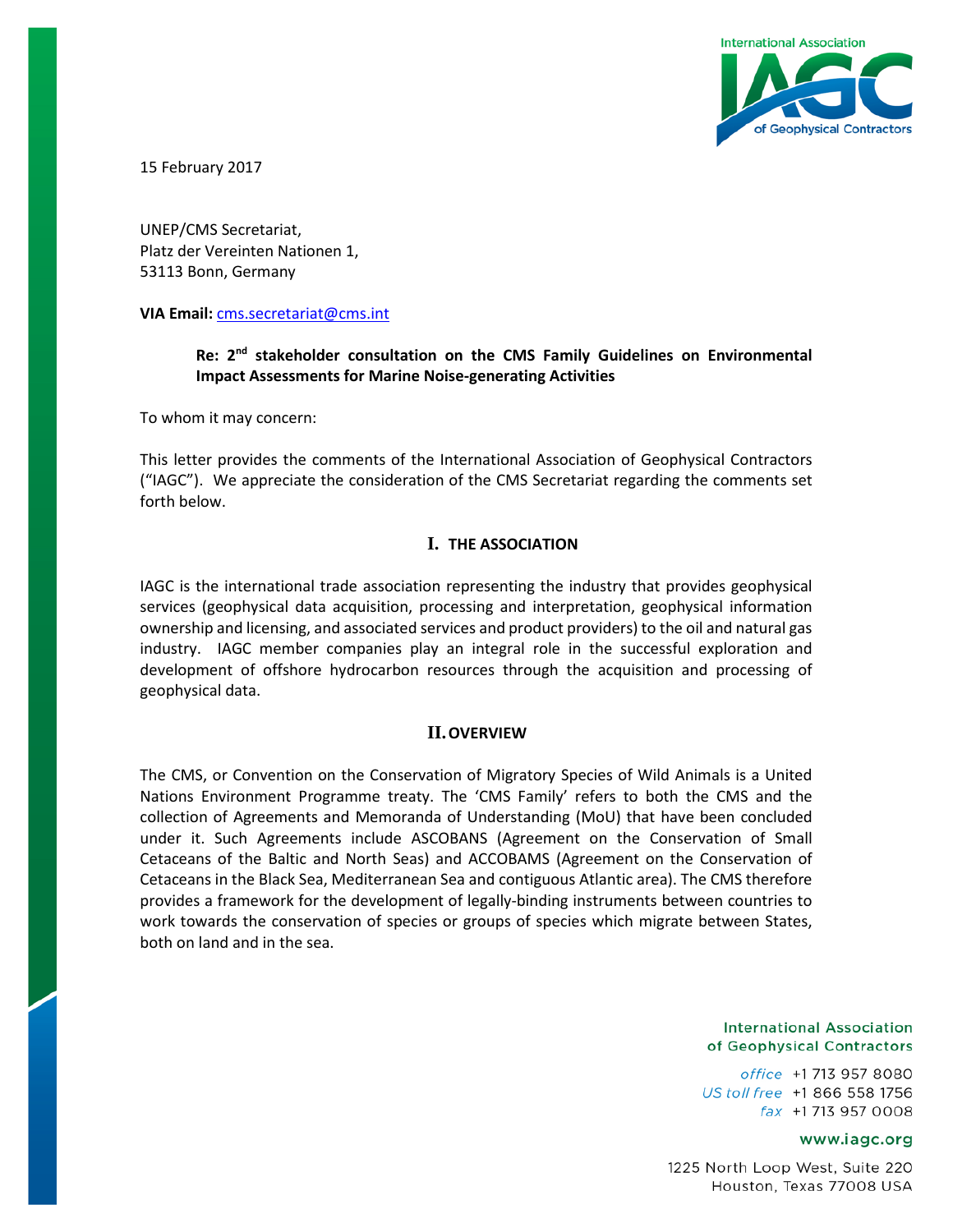### **III. BACKGROUND**

The CMS Secretariat appointed consultants to develop a draft guideline relating to EIAs for noisegenerating activities, which was completed in April 2016. That draft as presented to the  $8<sup>th</sup>$ Meeting of the Parties to ASCOBANS in August 2016;

[http://www.ascobans.org/sites/default/files/document/MOP8\\_6.2.7.b\\_rev1\\_Guidelines\\_NoiseE](http://www.ascobans.org/sites/default/files/document/MOP8_6.2.7.b_rev1_Guidelines_NoiseEIAs.pdf) [IAs.pdf.](http://www.ascobans.org/sites/default/files/document/MOP8_6.2.7.b_rev1_Guidelines_NoiseEIAs.pdf)

The current draft for which the consultation is open is the second iteration;

[http://www.cms.int/sites/default/files/basic\\_page\\_documents/CMSFamilyGuidelines\\_EIAMarin](http://www.cms.int/sites/default/files/basic_page_documents/CMSFamilyGuidelines_EIAMarineNoise_ConsultationDraft_English.pdf) [eNoise\\_ConsultationDraft\\_English.pdf](http://www.cms.int/sites/default/files/basic_page_documents/CMSFamilyGuidelines_EIAMarineNoise_ConsultationDraft_English.pdf)

Following the present consultation, the guidelines are to be presented to the  $2^{nd}$  Meeting of the Sessional Committee of the Scientific Council (July 2017) and subsequently to the 12<sup>th</sup> Meeting of the Conference of the Parties to CMS (October 2017) for adoption.

The guidelines are intended to provide regulators with advice to apply in domestic jurisdictions, which can be standardized across jurisdictions, equally applicable to individual Parties and all CMS Instruments. The guidelines are accompanied by a Technical Support Document that is intended as a resource for regulators and decision makers to when assessing noise-generating activities of varying types.

## **IV. COMMENTS**

As the primary trade association representing the vast majority of operators executing seismic surveys globally, as well as seismic survey technology and mitigation service providers, IAGC offers the following comments on the draft CMS Family Guidelines on Environmental Impact Assessments for Marine Noise-generating Activities in relation to seismic surveys specifically. Broader comments are provided, where appropriate, in the hope that the CMS Secretariat will find our input helpful when updating the draft guidelines for presentation to the Scientific Council later this year. It is our strongly held opinion that the current draft falls far short of the level of balanced stakeholder input and relevant scientific information expected of CMS Family guidelines, and should not be adopted without extensive revision to both the guidelines and technical support documents, as well as to the composition of the drafting team.

Detailed comments relating to specific elements of the both the Guidance document and the Technical Support Document are contained within the separate document; Technical Comments Table for CMS Guidelines and Technical Support Document.docx, provided for the review of the CMS Secretariat. In support of these, IAGC offers the following more general comments on the documents and the section relevant to seismic surveys.

### **A. CMS Family Guidelines on EIAs for Marine Noise-generating Activities**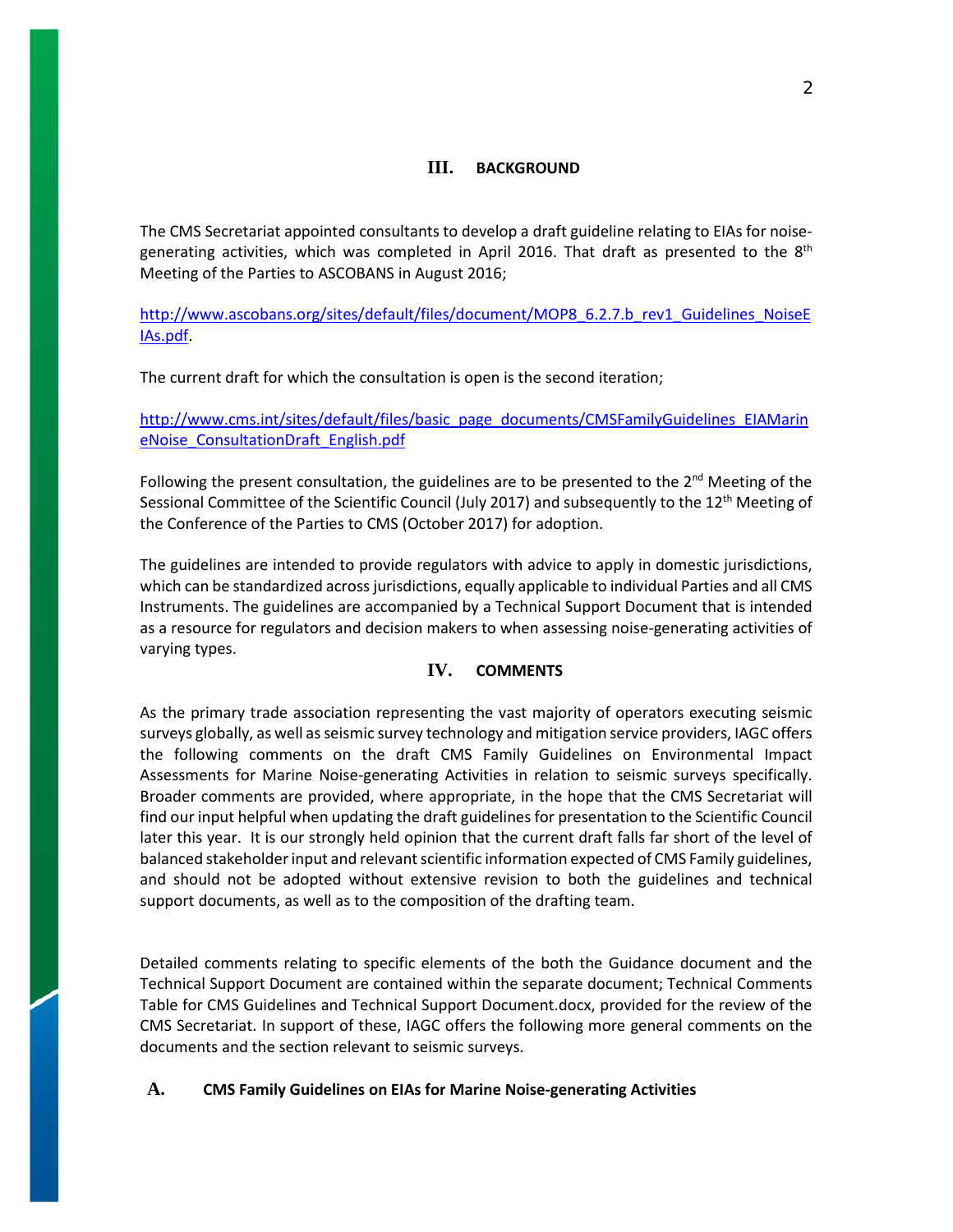Sections I to III of the main text contain a number of factual errors and over-simplifications that may be miss-leading to potential decision makers when making assessments. In particular IAGC would like to draw attention to the assertion that anthropogenic noise has 'doubled' in the last 60 years and that elevated levels may be life-threatening for many marine species. This is not evidenced and the potential effects remain undemonstrated. Further, the potential for causing physical effects such as temporary or permanent threshold shift may only occur in very specific circumstances and remain undemonstrated in relationship to normal seismic survey operations. In particular, phenomena such as decompression stress remain controversial due to conflicting scientific support for the likelihood of such effects, which has been insufficiently conveyed by the current draft document.

Parts of section III contain factual errors regarding the acoustic metric Sound Exposure Level (SEL), which have been highlighted within our more detailed technical comments document. IAGC recommends that these be rectified prior to presentation to the Scientific Council.

## **B. EIA Guideline for Seismic Surveys**

The guidelines document makes reference to a number of information types that are irrelevant when considering the potential impacts of acoustic sources, as detailed our accompanying comments document. Of further concern is the reference to scientific monitoring to assess baselines. While IAGC recognizes the benefit in establishing baselines in order to more accurately assess potential risk, the onus should be firmly on the national resource management bodies of the given nation through dedicated or collaborative work with relevant research institutions or international bodies. To place this requirement on a given industry is to unfairly penalize that stakeholder and severely limit development opportunities.

The details regarding sound modelling are limited, and in the context of some of the factual errors noted regarding the Sound Exposure Level, our concern is that there could be confusion regarding which model is appropriate. This could lead to misunderstandings regarding the actual source output and site specific propagation, which needs to be clearly understood in order to implement practical mitigation. IAGC notes the reference to the scientific assessment of impact and encourages such over unnecessarily precautionary safety limits are not based on a thorough understanding of the acoustic source.

While the guideline touches on mitigation, it does not offer specific guidance on formulating a risk based mitigation plan using appropriate and practical methodologies. This may lead to mitigation that is neither practical to implement, nor beneficial to the conservation of the marine species that may be present in any given development area.

## **C. Technical Guidance Document**

IAGC supports the development of scientifically robust and balanced technical and scientific information. The Technical Support Information document that accompanies the Guideline document is not a scientifically robust and balanced review, and is seriously flawed and biased.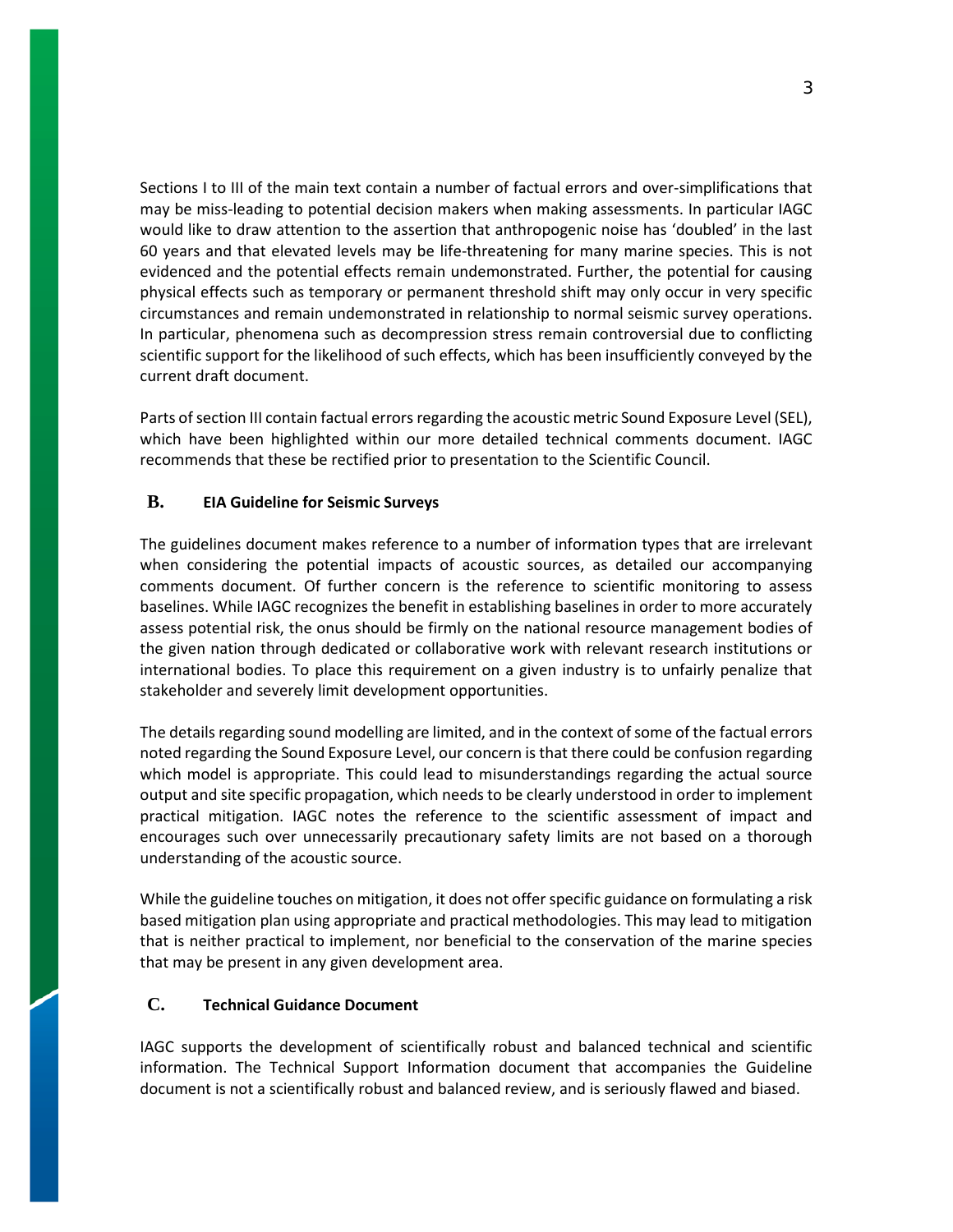Specifically, the support document, like the draft guidance document, demonstrates an incomplete understanding of underwater sound, with factual errors apparent when discussing Sound Exposure Level and in other aspects of bioacoustics. There are a number of areas where bold assertions are made with limited or no referencing, or in some cases misrepresent what the reference actually stated. The latter point is made clear in section B.3.1., where it is stated that "Most researchers agree that a 'fight or flight' stress response is responsible for the deaths of whales following noise disturbances". This is referenced to a paper by Cox et al., 2006, in which there is no such conclusion that a 'fight or flight' stress response was responsible for the beaked whale mortalities under discussion. The CMS report authors are clearly taking unwarranted liberties in asserting what is known about this subject and the concurrence, or lack thereof, among "many researchers". This is not science, it is unsupported hearsay and secondary interpretation by a small and politically biased group of individuals responsible for the contents of that section of the report.

The general authorship of the Technical Support Information document is felt to be limited, and while some elements of the review are good, they are limited in scope and highlight that some authors do not have the expertise to cover all aspects of a given topic.

Module B goes into some detail regarding specific groups of species, or individual species. However, it often falls short in terms of lacking references and making bold oversimplifications. Sub-sections B.1., B.2., B.3. and B.10. in particular have lengthy paragraphs lacking references to support statements made. The tables used to present TTS and PTS onset values do not include complete units, and are therefore not useful to the reader. Terminology is at times inconsistent, utilizing terms such as 'sonic outbursts', which is both emotive and not in common use.

Module E, regarding Marine Noise-generating Activities has not been prepared by an expert in acoustic sources. It offers only very limited information about each source, with a number of errors apparent in the text, as we highlight in our accompanying comments document. In particular, the author does not present a good understanding of the frequency composition of a seismic source signal or its propagation. This is a key area that could have been strengthened with relevant industry contributions.

Continuing on from the earlier comments regarding mitigation made in the main Guideline document, IAGC notes that there is no Technical Support information relating to mitigation methods or technologies. It would be useful to present detailed information about common practices, developing methods and the practicalities of implementing mitigation in the field during operations.

### **V. CONCLUSION**

Following review of the CMS Family Guidelines on Environmental Impact Assessments for Marine Noise-generating Activities and Technical Support Information, IAGC would like to make clear that these documents do not represent a useful, practical resource for decision makers in assessing EIAs for marine noise-generating activities in their present state. The documents do not provide the tools to fully understand not just the sound-generating activities of concern, but also do not